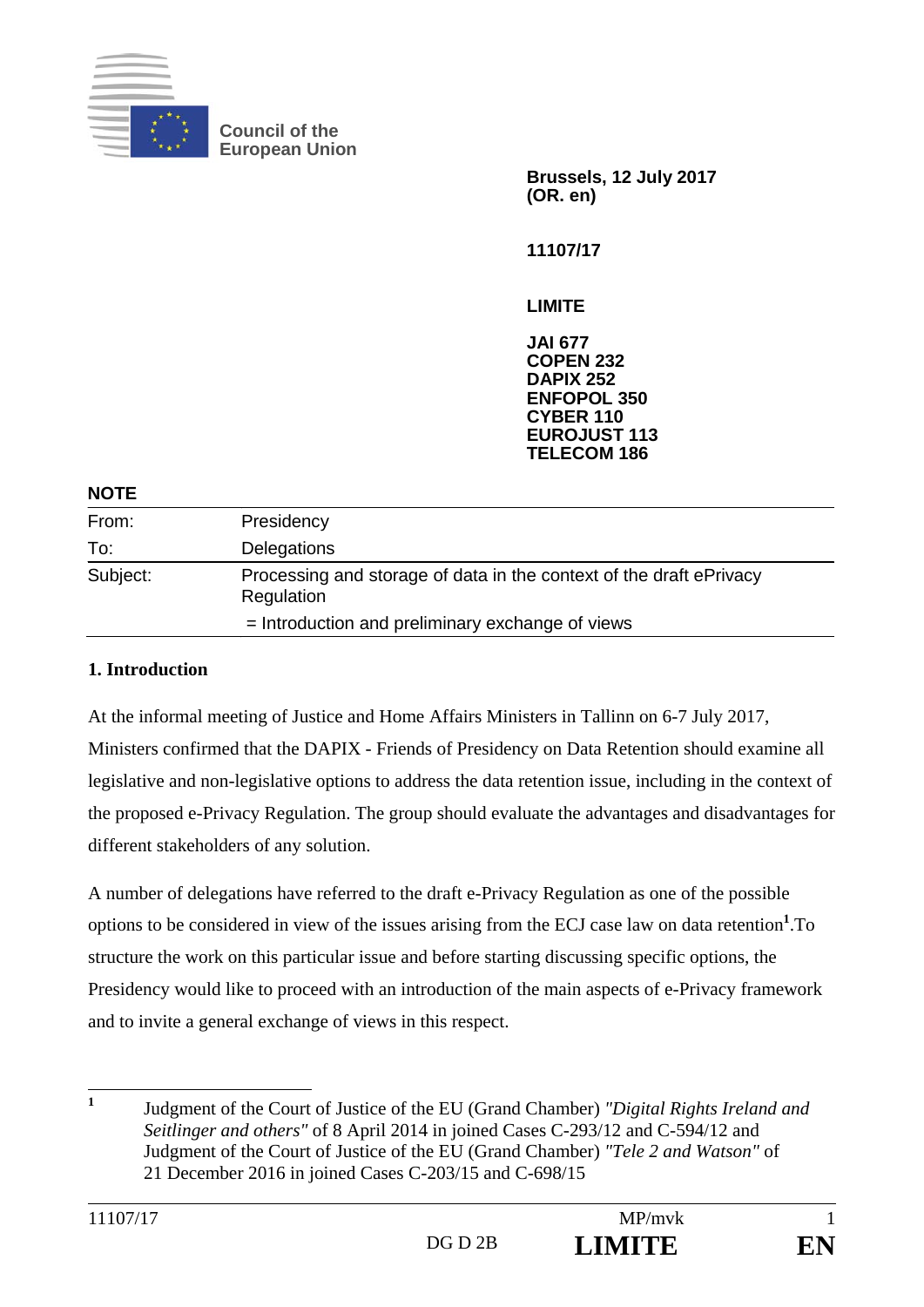### **2. Link between Tele 2 judgment and e-Privacy**

In the Tele 2 judgement, the Court ruled that Art.  $15(1)$  of the e-Privacy Directive<sup>2</sup> read in light of Art. 7, 8, 11 and Art. 52 (1) of the Charter of Fundamental rights precludes national legislation which, for the purpose of fighting crime, provides for general and indiscriminate retention of all traffic and location data of all subscribers and registered users relating to all means of electronic communications.

The e-Privacy Directive aims to ensure the confidentiality of communications and as a general rule prohibits storage of communication data without the consent of the user concerned, except under certain conditions prescribed by law. The Court confirms that Art. 15(1) allows Member States to introduce exceptions from the obligation of principle of confidentiality, but since this is a restriction of rights, it takes a strict interpretation of the provision. The Court upheld that *"(t)hat provision cannot, therefore, permit the exception to that obligation of principle and, in particular, to the prohibition on storage of data, laid down in Article 5 of Directive 2002/58, to become the rule, if the latter provision is not to be rendered largely meaningless"(paragraph 89).*

# **3. Commission proposal for an e-Privacy Regulation**

On 10 January 2017, the Commission presented a proposal for a Regulation on respect for private life and the protection of personal data in electronic communications (e-Privacy Regulation)<sup>3</sup>, aiming to replace the current e-Privacy Directive.

 **2** Directive 2002/58/EC of the European Parliament and of the Council of 12 July 2002 concerning the processing of personal data and the protection of privacy in the electronic communications sector

**<sup>3</sup>** COM(2017) 10 final of 10.1.2017.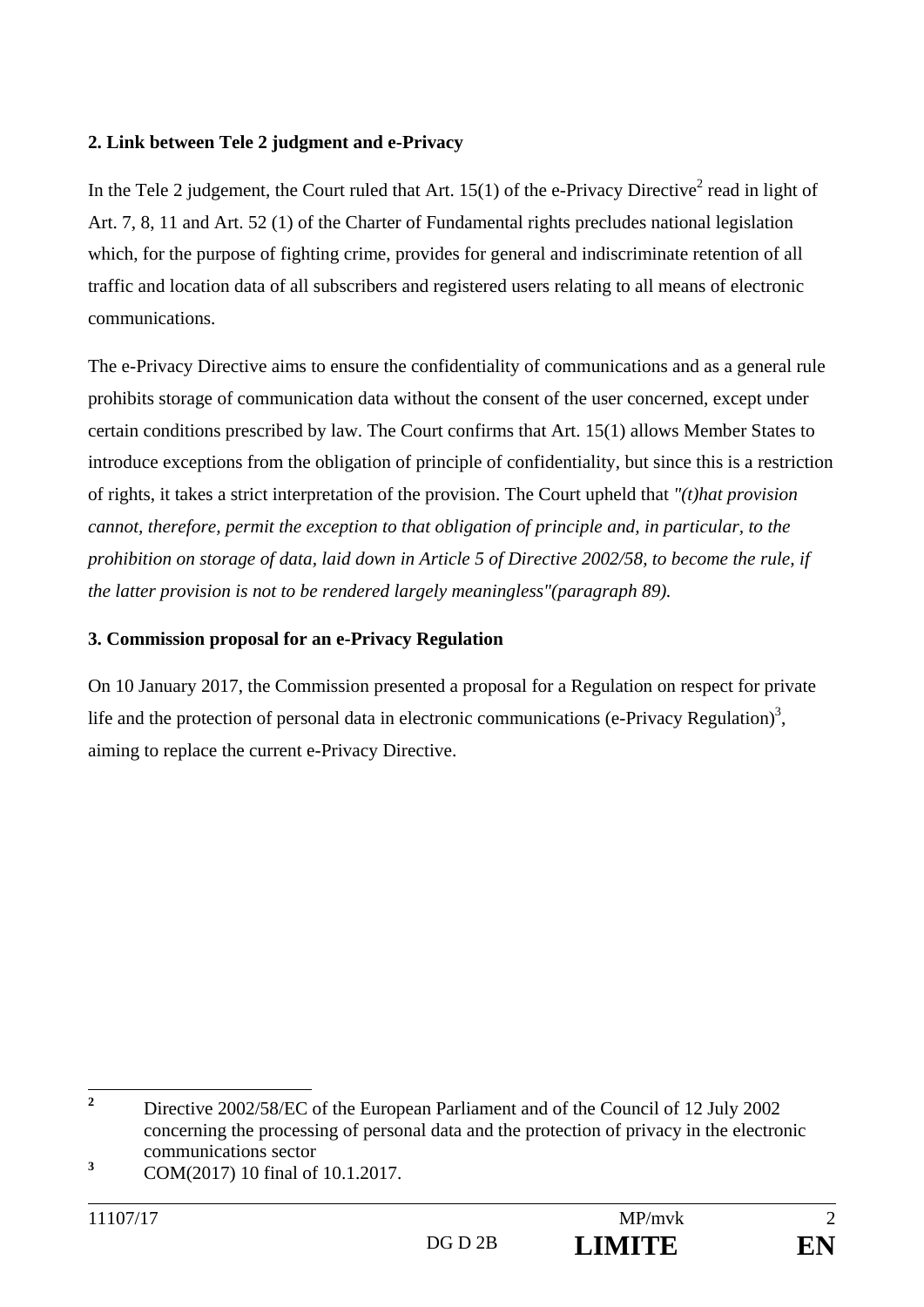### *Objective*

The proposal aims to provide a high level of privacy and personal data protection for users of electronic communications services and a level playing field for all market players in a rapidly changing technological environment. The draft Regulation aims to ensure consistency with the General Data Protection Regulation (GDPR)<sup>4</sup>. It is *lex specialis* to the GDPR and particularises and complements it as regards electronic communications data that qualify as personal data. All matters concerning the processing of personal data not specifically addressed by the proposal are covered by the GDPR.

# *Key provisions of the proposal*

As explained in the proposal, end-users increasingly replace traditional voice telephony, text messages (SMS) and electronic mail in favour of functionally equivalent online services, such as Voice over IP, messaging services and web-based e-mail services - over-the-top service providers (OTTs) **-** e.g. Skype, Gmail, WhatsApp, Facebook, Messenger, Viber, Telegram, Facetime. OTTs provide their services in the form of applications running over the internet access service (hence "over-the-top) and are in general not subject to the current EU telecom rules. In order to ensure an effective and equal protection of end-users when using functionally equivalent services, the proposed Regulation extends the scope of the rules to cover not only traditional telecom operators and internet providers, but also  $OTTs<sup>5</sup>$ . It also extends to the services where interpersonal communication is only an 'ancillary' feature, thus covering e.g. gaming apps, where messages could be exchanged.

As regards the territorial scope, the proposed Regulation applies to services provided to end-users in the Union, irrespective of whether the provider is established in the Union. Should that not be the case, the provider shall designate a representative in the Union (Article 3 (2)).

Article 5 maintains the general prohibition of any interference with electronic communications data (content and metadata), including storing of data, except when permitted by the Regulation.

 **4** Regulation (EU) 2016/679

**<sup>5</sup>** The draft ePrivacy Regulation refers to the definition of electronic communication services set forth in the proposal for a Directive establishing the European Electronic Communications Code. That definition encompasses internet access services, services consisting wholly or partly in the conveyance of signals, interpersonal communications services, which may or may not be number-based, such as for example, Voice over IP, messaging services and web-based e-mail services.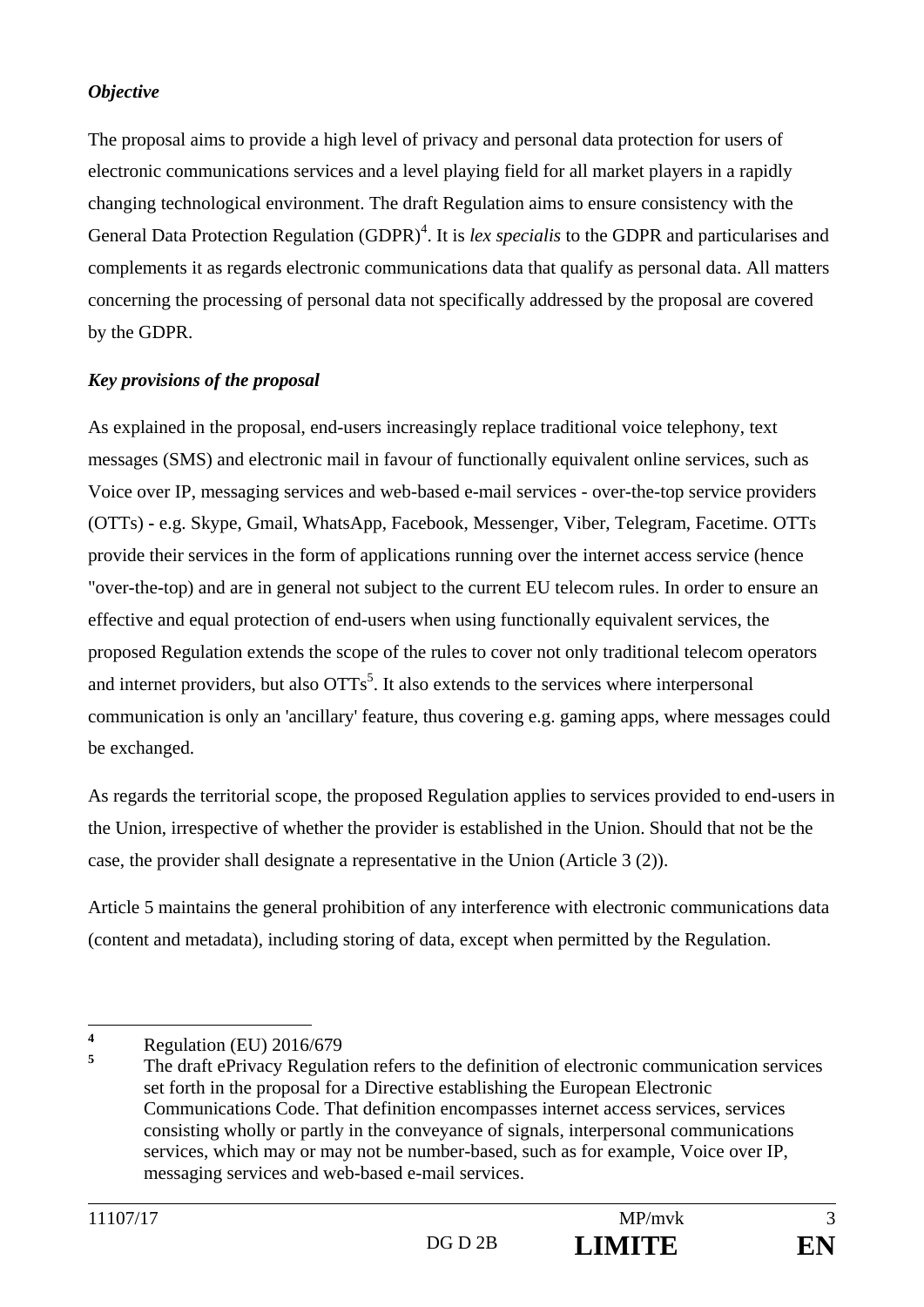Article 6 lists the situations where processing of communication data is allowed, e.g. to meet quality of service requirements, for billing purposes<sup>6</sup>, detecting or stopping fraudulent use of communication services, or upon consent of the end-user for specified purposes<sup>7</sup>.

Article 7 requires erasing content and metadata or making it anonymous when no longer needed for the purposes of transmission, but allows keeping it for billing purposes under the conditions of paragraph 3.

Article 8 sets out the grounds for collecting of information from end-users terminal equipment (including cookies) or the collection of information emitted by terminal equipment to enable it to connect to another device (Wi Fi tracking).

Article 11 allows the EU or Member States to legislate on restrictions of the scope of rights and obligations under the regulation that are necessary, appropriate and proportionate to safeguard one or more of the general public interests referred to in Article  $23(1)(a)$  to (e) of the GDPR<sup>8</sup>.

 Under current legislation, the processing of traffic data for the purpose of marketing electronic communications or for the provision of value added services is permitted to the extent and for the duration necessary for such services or marketing, provided that the subscriber or user concerned has given his prior consent or that the data is made anonymous (Article 6(1) and 6(3) of the e-Privacy Directive). The processing of location data is also permitted for the sole provision of value added services to the extent and for the duration necessary for such services, provided that the subscriber or user concerned has given his prior consent or that the data is made anonymous (Article9 of the e-Privacy Directive). Under the proposal for a new e-Privacy Regulation, operators may process metadata if the end-user has given his consent for one or more specified purpose, including for the provision of specific services to such end-user, provided that the purposes concerned could not be fulfilled by processing information that is made anonymous (Article 6(2)(c)).

**8** Article 23 (Restrictions), GDPR

> 1. Union or Member State law to which the data controller or processor is subject may restrict by way of a legislative measure the scope of the obligations and rights provided for in Articles 12 to 22 and Article 34, as well as Article 5 in so far as its provisions correspond to the rights and obligations provided for in Articles 12 to 22, when such a restriction respects the essence of the fundamental rights and freedoms and is a necessary and proportionate measure in a democratic society to safeguard: (a)national security;

 **6** Article 6(2) of the e-Privacy Directive authorises the processing of traffic data for the purposes of subscriber billing and interconnection payments up to the end of the period during which the bill may be lawfully challenged or payment pursued. Article 6(2) (b) and 7(3) of the proposal for a new e-Privacy Regulation maintain in essence the processing of traffic and location, renamed metadata (Article 4(3) (c)),if necessary for billing, calculating interconnection payments, detecting or stopping fraudulent or abusive use of, or subscription to, electronic communications services. **7**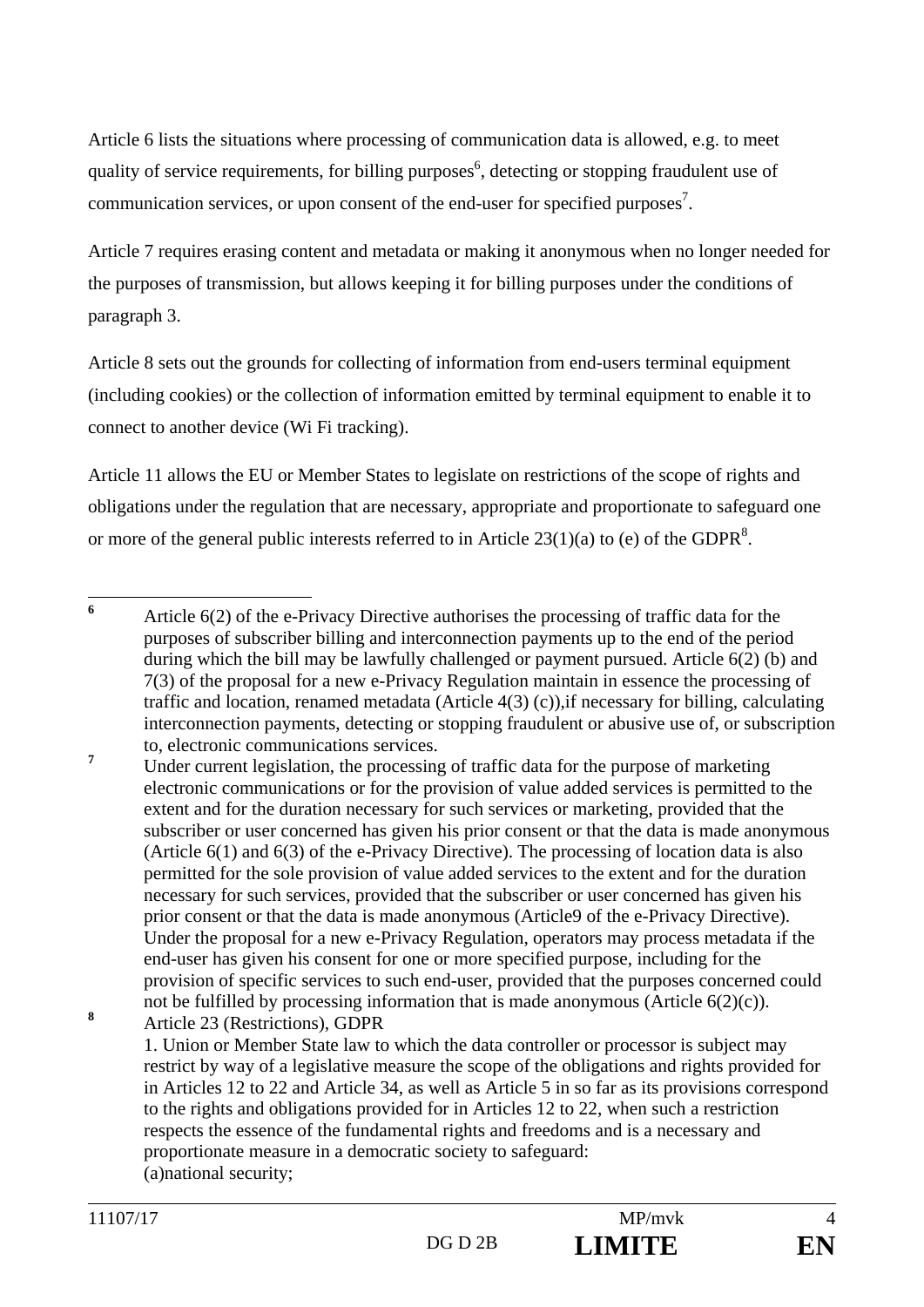It should be noted that Article 2(2)(d) excludes from the application of the Regulation the activities of competent authorities for the purposes of the prevention, investigation, detection or prosecution of criminal offences or the execution of criminal penalties, including the safeguarding against and the prevention of threats to public security.

# **4. Questions to delegations**

- 1) Delegations are invited to exchange preliminary views on possible solutions for ensuring the availability of data in the context of the e-Privacy regulatory framework. What are the relevant aspects that should be considered to that end?
- 2) For the purposes of the prevention and prosecution of crime, to what extent can competent authorities rely on traffic and location data processed for billing and interconnection payments or for detecting or stopping fraudulent or abusive use of, or for the subscription to, electronic communication services ? Would these data be sufficient to respond to the operational needs of competent authorities for the purposes of the prevention and prosecution of crime?

 $\overline{a}$ 

(i)the protection of the data subject or the rights and freedoms of others;

 <sup>(</sup>b)defence;

 <sup>(</sup>c)public security;

 <sup>(</sup>d)the prevention, investigation, detection or prosecution of criminal offences or the execution of criminal penalties, including the safeguarding against and the prevention of threats to public security;

 <sup>(</sup>e)other important objectives of general public interest of the Union or of a Member State, in particular an important economic or financial interest of the Union or of a Member State, including monetary, budgetary and taxation a matters, public health and social security; (f)the protection of judicial independence and judicial proceedings;

 <sup>(</sup>g) the prevention, investigation, detection and prosecution of breaches of ethics for regulated professions;

 <sup>(</sup>h)a monitoring, inspection or regulatory function connected, even occasionally, to the exercise of official authority in the cases referred to in points (a) to (e) and (g);

<sup>(</sup>i)the enforcement of civil law claims.